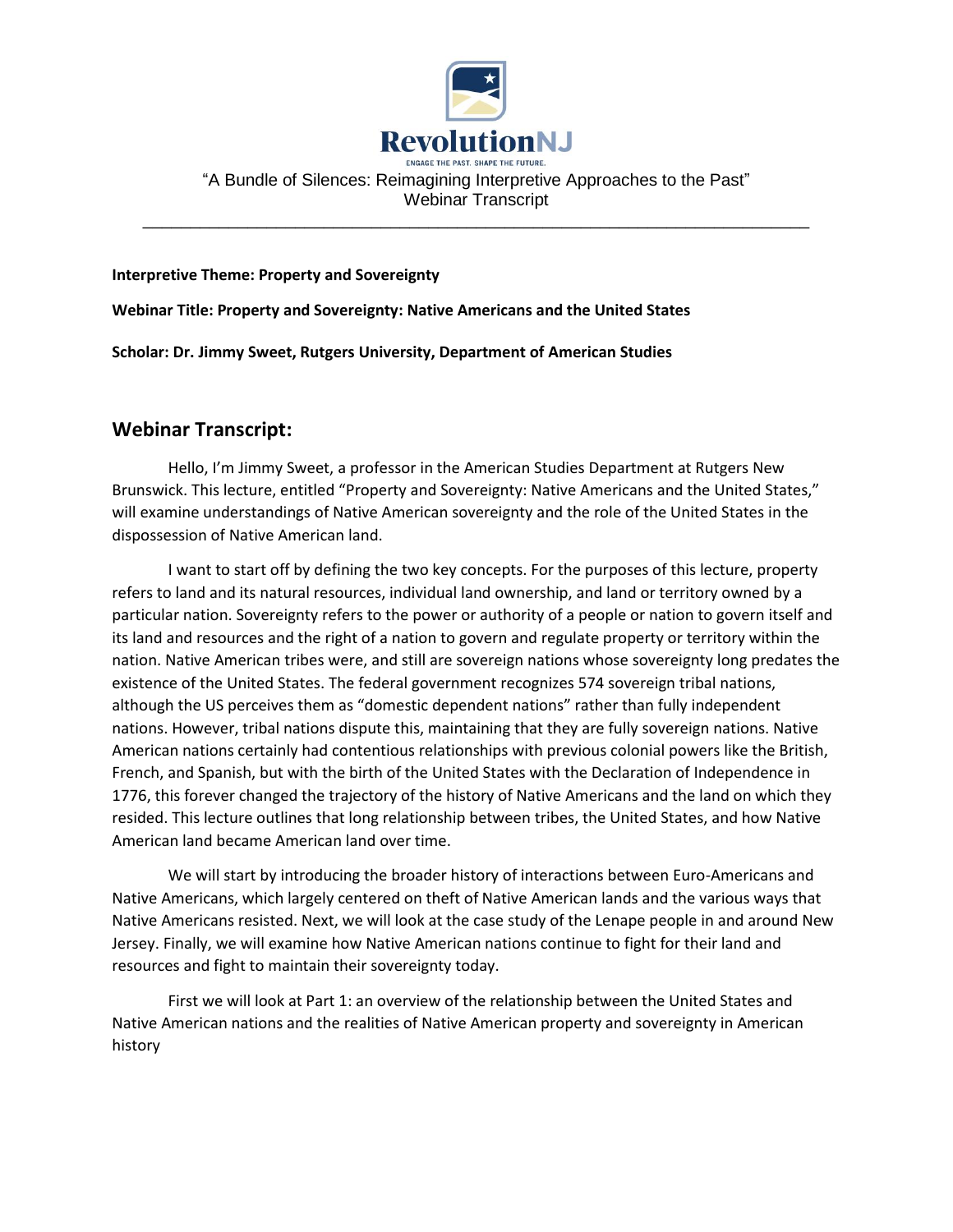This history starts long before the birth of the United States in 1776 and begins with first contacts in the late 15<sup>th</sup> century. The Doctrine of Discovery is a legal concept that says that Native American nations do not have rights over their own land. With roots in various Papal Bulls going back to the 1450s, and especially with Pope Alexander VI's Papal bull from 1493, the Doctrine of Discovery says that whichever European nation first discovers land, owns and holds sovereignty over that land, despite the rights of the Native people who had already been living there for tens of thousands of years.

In the following centuries, many European nations used the Doctrine of Discovery to claim land in the Americas, including Great Britain, France, Spain, Portugal, Russia, the Netherlands, and Sweden. Soon after American independence, Thomas Jefferson declared that the US had inherited the Doctrine of Discovery. Since then, despite the obvious bias of the doctrine, the US Supreme Court and numerous lower courts have repeatedly upheld the Doctrine of Discovery and it has become officially codified in US law. By the 1800s, Americans developed the concept into a belief in Manifest Destiny, in which Americans believed they were morally superior and had a duty to spread the American way of life across the continent, no matter what the effect would be on Native Americans.

The Doctrine of Discovery is still the legal basis for the right of existence of the United States and other settler colonial nations, and it is based in racist, medieval beliefs of European, Christian superiority, essentially denying the basic human rights of Native Americans. We will skip forward a bit. Between 1778 and 1871, the new US government ratified nearly 400 treaties with Native American nations.

Treaties are nation-to-nation agreements and nations can't make treaties with their own people. These treaties demonstrate that the US government recognized the national sovereignty of Native nations. Most of these treaties concern land—either Native land cessions to the United States, the creation of Indian Reservations, setting boundaries on tribal lands, or provided the legal basis for the US government to remove Native nations from their traditional homelands.

Many of these treaties are still in effect, and because the US Constitution says that treaties are the "supreme law of the land," the federal government is obligated to continue to carry out its obligations as set out in the treaties. Unfortunately, the US government has largely failed to live up to its end of the bargain in most of these treaties. Knowing that forcing tribes to cede most of their land meant they would not be able to support themselves in the way they had previously, in most of these treaties, the US government agreed to provide support. That support has only grudgingly been given leading to generational poverty among Native Americans.

In 1871, Congress said it would no longer ratify treaties with Native American nations, because the US was no longer willing to treat tribes as sovereign nations, but that did not end American obligation for those treaties already in effect. All of these treaties involved coercion in some way. Tribal leaders were sometimes threatened with violence or threatened that their land would be taken from them anyway. At other times they were lied to about what was in the treaty, or the Senate unilaterally changed the treaty before ratification. Treaties are controversial, but Native American nations continue to uphold them and fight for the US government to uphold their treaty obligations.

Throughout this period, tribes resisted by going to court, harassing invaders on their land, or going to war with the United States, which often resulted in the US Army slaughtering hundreds of Native American men, women, and children to get them to comply with American demands.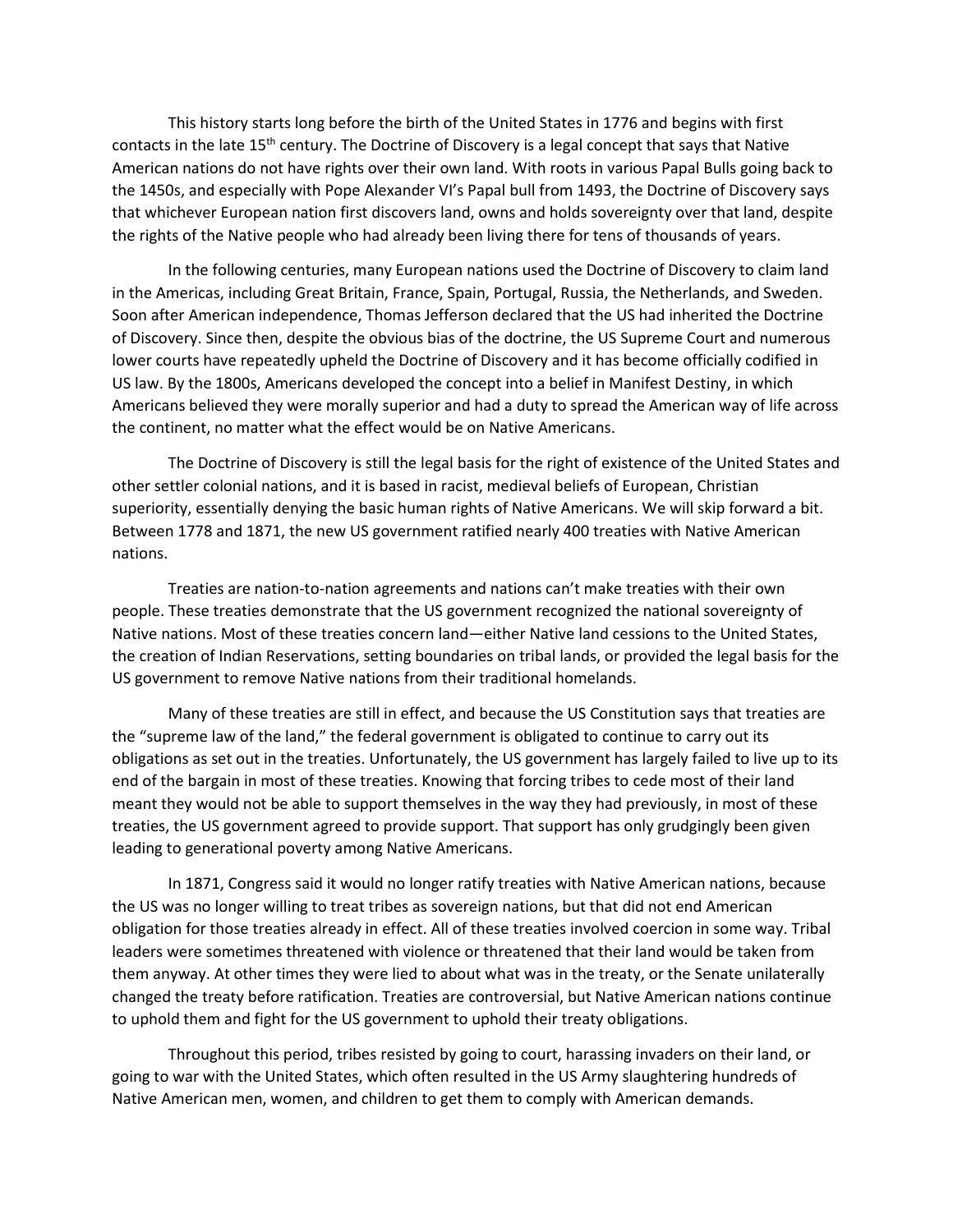Over the course of US history, there have been numerous governmental policies aimed at taking more Native American land and attacking the sovereignty of Native American nations. An important concept here is dispossession, which refers to the tactics the US government has used over the years to take Native American land and resources. In the past 250 years there have been numerous such policies, but we will examine 3 of them today: Indian Removal, which refers to the forced removal of Native American nations from their homelands; allotment, which is the division of Native-owned land into individual land ownership; and Termination, a policy meant to destroy Native American sovereignty.

Indian Removal policy gets its name from the Indian Removal Act of 1830, in which the government enacted a law permitting the US government to forcibly remove Native American nations from their ancestral territories. Most people have heard of the Cherokee Trail of Tears, but many tribes, from all over the US, experienced similar removals for the next 60 years. Beyond the southeast, numerous tribes from the northeast, Midwest, the Great Plains, the southwest, and the Pacific Northwest experienced removal from their homelands, against their will. Many of those tribes were removed to what was called Indian Territory, modern day Oklahoma and parts of Kansas. The government removed other tribes to places like Wisconsin and Minnesota, or, in cases like the Apache, were held as prisoners of war in Alabama and other places for years.

This map shows an example of just one nation, the Ho-chunk people, also known as the Winnebago. Over a generation, from the 1830s to the 1860s, the federal government forced them to leave their homelands in Wisconsin and Illinois and placed them on various reservations in the Midwest. As settlers wanted their land, the government would remove them again to yet another reservation. Some managed to return to their homelands and today the federal government recognizes two Ho-Chunk nations, one on a reservation in Nebraska, the other on a reservation in Wisconsin. This case study demonstrates just how much removal disrupted the lives of Native Americans. Imagine having to build a new home and new farm every few years when you were forced to move against your will. Removal also split Native nations, forcing them to create separate sovereign governments, rather than try to govern land and people separated by great distances.

It was during this period of removal, 1830 to 1887, when the vast majority of Indian Reservations were created on the remnants of Native American land. By the end of this period, the vast majority of Native Americans lived on reservations. Some people resisted removal by hiding out or sneaking back into their homelands later. Others, like the Cherokee, unsuccessfully tried to use the American legal system to uphold their rights. The Removal Era was difficult for Native Americans, many were disconnected from their sacred sites, from the cemeteries of their relatives, the places where their traditional foods and medicines grew, and the only homes they had ever known. To make the problem worse, they were not removed to empty land, they were placed on the homelands of other tribes, greatly disrupting those Native nations in the process.

Indian Removal policy was replaced in 1887 by Allotment Policy, through the passage of the General Allotment Act, also called the Dawes Act. The government shifted their policies toward Native Americans every few decades or so to change with new political realities, but also to find new ways to acquire Native American land and limit tribal sovereignty.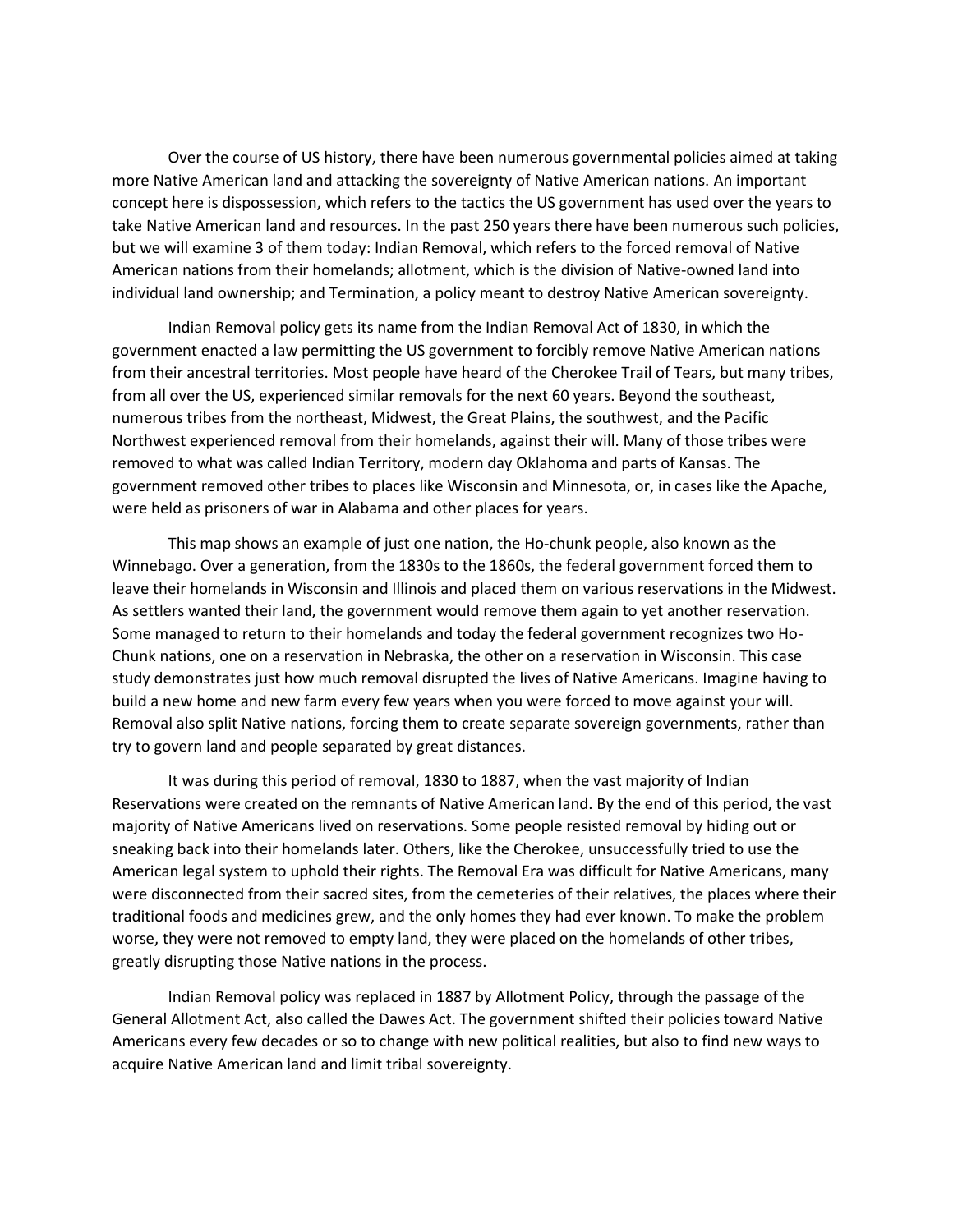By 1887, the government had already forced the vast majority of Native Americans onto reservations and there were no unsettled areas left to remove them to. The federal government then focused their efforts on reducing Native American reservation lands by forcing them to accept individual land ownership. Allotment was an attack on Native American sovereignty. It forced tribes to dispose of their common landholdings and made it more difficult for tribal governments to control what little land and resources remained to them.

The government saw this is a kind of assimilation policy. American policy makers believed individual landownership would force Native Americans to become farmers and assimilate into American culture. It was also intended to break down tribal governments and institutions. Not all reservation lands were allotted, but in the period from 1887 to 1934, Native Americans were dispossessed of nearly 100 million acres, or two-thirds of the land they held in 1887. This map shows the reservation of the Cherokee Nation of Oklahoma, with the orange representing the lands still owned by Cherokee people after allotment. Many individuals were then cheated out of their lands or were forced to sell to feed their families.

Some Native American nations resisted allotment by organizing their tribes to fight against it and some individuals refused to accept allotments. Just like the previous Removal Era, the Allotment Era between 1887 and 1934 further shattered the lives of Native Americans. After World War II, American policy makers shifted to a new policy, called Termination. The purpose of the policy was to extinguish the sovereignty of Native American nations, end the existence of Indian reservations, abolish tribal governments, end the federal government's costly treaty obligations, and encourage Native Americans to assimilate into the broader American culture.

The federal government terminated over 100 tribes during this period, with devastating results for those tribes. They lost their land, their tribal governments no longer held legal standing, and tribal members were quickly reduced to poverty. In the years following, the federal government has restored some of those tribes, but most are still unrecognized and have been stripped of all the rights of sovereign nations. At the same time, the government passed other laws to try to get Native Americans to leave their reservations and assimilate into American culture.

One of the most significant of these laws was the Indian Relocation Act of 1956, which encouraged Native Americans to move to cities approved for the program. In the following decades, hundreds of thousands of Native Americans moved to cities hoping for a better life, and by 1980 the majority of Native Americans lived in cities rather than Indian reservations. However, the program failed to adequately uphold its promises to help Native families find housing, jobs, and educational opportunities when they arrived. Many Native Americans found the support insufficient or nonexistent and had difficulty finding housing and jobs due to anti-Native American racism. This period saw additional loss of Native American land and the additional breakdown of sovereignty for those nations that experienced Termination.

Termination and the previous policies were so devastating to Native American nations, that by the 1960s, inspired by the Civil Rights Movement, many Native Americans began to fight back in new ways. Broadly called the Red Power Movement, Native Americans resisted by founding various activist organizations like the National Congress of American Indians, the American Indian Movement, and the American Indian Youth Council. They participated in protests and civil disobedience across the country. These images are from two of the most famous events of the Red Power Movement, the occupation of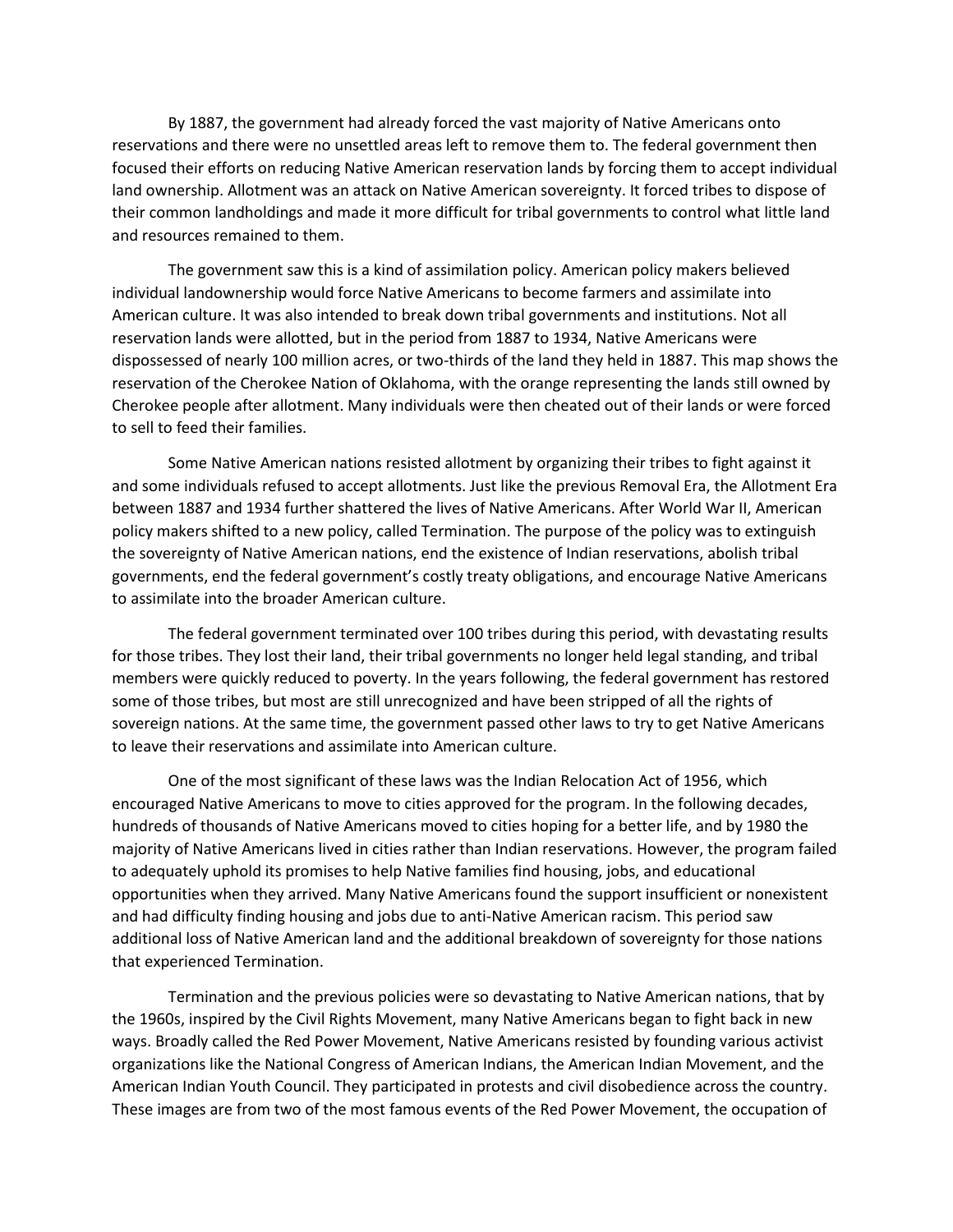Alcatraz Island in California from 1969 to 1971, and the occupation of the town of Wounded Knee in South Dakota in 1973. These protests, along with the larger changes brought on by the Civil Rights Movement, effectively ended Termination Policy. While conditions for Native Americans have generally improved over the last 50 years, as we will see later in this lecture, they still fight to protect their land and their sovereignty.

Now we will look a little closer to home and examine property and sovereignty of the Lenape Nation in and around New Jersey. New Jersey is the homeland of the Lenape people, which they call Lenapehoking. The Lenape, also called the Lenni Lenape or Delaware people, were historically a loose association of autonomous groups with a similar culture and language. The history of property and sovereignty is largely different for each tribe, and East Coast tribes often experienced pressures on their lands and cultures much earlier and for a much longer period of time than tribes further west. For this case study, we will travel back in time and look at Lenape history over a broader timeline.

This is a deep and complex history, but I want to illustrate the role of property and sovereignty among the Lenape people. This is just one example of the many ways that settlers would cheat, coerce, intimidate, or threaten to acquire Native land. In 1737, the leaders of the Pennsylvania colony worked out a deal with the Lenape to acquire a piece of land west of the Delaware River in modern-day Pennsylvania. The Lenape leaders agreed to cede a small tract of land the length of which was to extend the normal walking distance of a man for a day and a half. The Lenape entered the deal with the understanding that this was meant to be a normal walking pace. Instead, Pennsylvania leaders tasked three of the colony's fastest runners to run the distance as fast as they could. One of the three ran 70 miles, and the settlers marked that as the boundary.

This resulted in a land cession to Pennsylvania settlers of over 1.2 million acres, many times larger than the Lenape had intended to cede. The Lenape protested and looked to their allies, the Iroquois, to help them, but the Iroquois refused to get involved. As a result of the deception of the settlers, the Lenape were forced to abandon a large portion of their land. With the start of the American Revolution in 1776, the first official treaty the US negotiated was with the Lenape Nation in 1778. The treaty was meant to create a military alliance between the US and the Lenape Nation. The US would have right of passage over Lenape territory to attack the British. In return, the US promised weapons, clothing, and other goods, and the US promised to build a fort in their territory to protect Lenape women and children while Lenape men were fighting against the British.

The treaty recognized the Lenape as a sovereign nation, but it also said that if they so chose, the Lenape could organize a state, headed by their own people, and could send representatives to the Continental Congress. However, ill treatment by the US, such as failure to provide the promised goods, harassment of Lenape people, and the assassination of a Lenape chief, led the alliance to collapse the next year. From the signing of its very first official treaty, the US set a precedent of quickly reneging on its promises and treaty obligations to Native nations.

The final nail in the coffin in the Lenape-US alliance was the Gnadenhutten massacre in 1782. Gnadenhutten was a village of Christian Lenape people in Ohio, one of several such villages that had been pushed westward. The name comes from German missionaries who lived among them. American militia members suspected that some of the Lenape men in the village had been conducting raids on settlements in Pennsylvania, which they had not.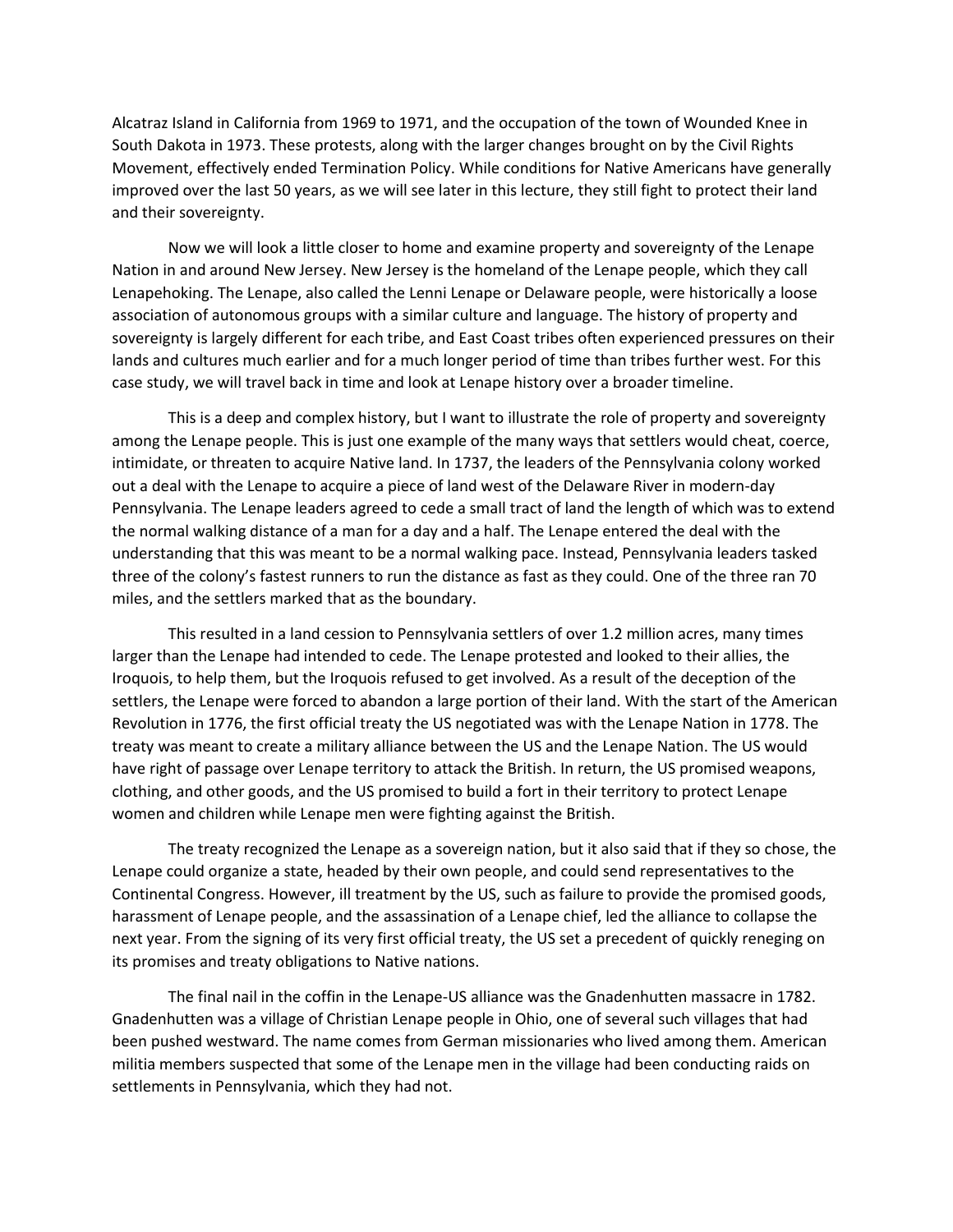The militia members held a vote and decided to kill all of the inhabitants of the village, nearly 100 people, most of whom were women and children. This slaughter had the opposite effect and pushed many Lenape people to side with the British against the Americans. Most of the remaining Christian Lenape in the region moved northward into modern-day southern Ontario soon after and their descendants live on Reserves in Canada. In this case, violence enacted American militia members forced some Lenape to abandon their lands in the US and move to British occupied Canada. Beyond treaties and policies, the US acquired much of its land through shear violence and intimidation of Native Americans.

Now I will talk about the broader history of the land dispossession of the Lenape people. The Dutch and the Swedes were the first European colonial powers to settle in what is now New Jersey but the main influx of settlers began after the English defeated the Dutch in 1664. While the Dutch were in power, they tried to violently subjugate the Lenape, leading some to start moving westward into Pennsylvania by the mid-1600s. But after 1664, much larger numbers of settlers began pouring into the area, and through stealing and squatting on Lenape land and trying to destroy the Lenape way of life, settlers made life unbearable for many Lenape, and many more began moving westward to get away from the new settlers.

For generations, the US periodically forced the Lenape to abandon their homes and move ever westward. Sometimes they moved to maintain their cohesiveness as a sovereign nation and to maintain their culture, at other times they were forced off by coercive treaties or even violence. From New Jersey, they moved into Pennsylvania and then Ohio by the mid-1700s. From there, the Lenape split and moved several directions. Some were forced to move into Indiana, then Kansas, and finally Oklahoma. Another group moved southward into Missouri by the early 1800s then Texas, then Oklahoma. With each move though, some families broke off and managed to hold on in many places, creating a large diaspora of Lenape people across the continent.

This constant attack on Lenape land and sovereignty divided the Lenape who now reside in Oklahoma, Wisconsin, Ohio, and in Canada. But some Lenape people stayed in New Jersey and went into hiding for generations. Their descendants are still here and are recognized by the State of New Jersey. New Jersey recognizes three tribes: the Ramapough Lenape Nation, the Nanticoke-Lenni Lenape Tribal Nation, and the Powhatan Renape Nation. Over the centuries, the US and previous colonial powers carried out some of the most extreme and relentless tactics of dispossession and attacks on the sovereignty of the Lenape people.

Now I will go into the ongoing fights over Native American land and sovereignty. This situation is not a thing of the past for Native Americans. They continue to fight against continued theft and destruction of their lands and continue to fight to strengthen tribal sovereignty. There are many ways that Native American land and sovereignty are still endangered and under attack. I will now highlight two modern examples, but keep in mind there are many others.

First, we will look at environmental devastation. Numerous industries look to Native American lands as dumping grounds or prime lands for exploitation. Such industries often use Native lands because they can get around state laws prohibiting the dumping of toxic materials. The federal government then approves various mining and other environmentally destructive activities on Native American lands, and has done so for decades. From the dumping of toxic waste, pollution of water, and the building of dangerous oil pipelines, many Native American lands have been rendered unusable for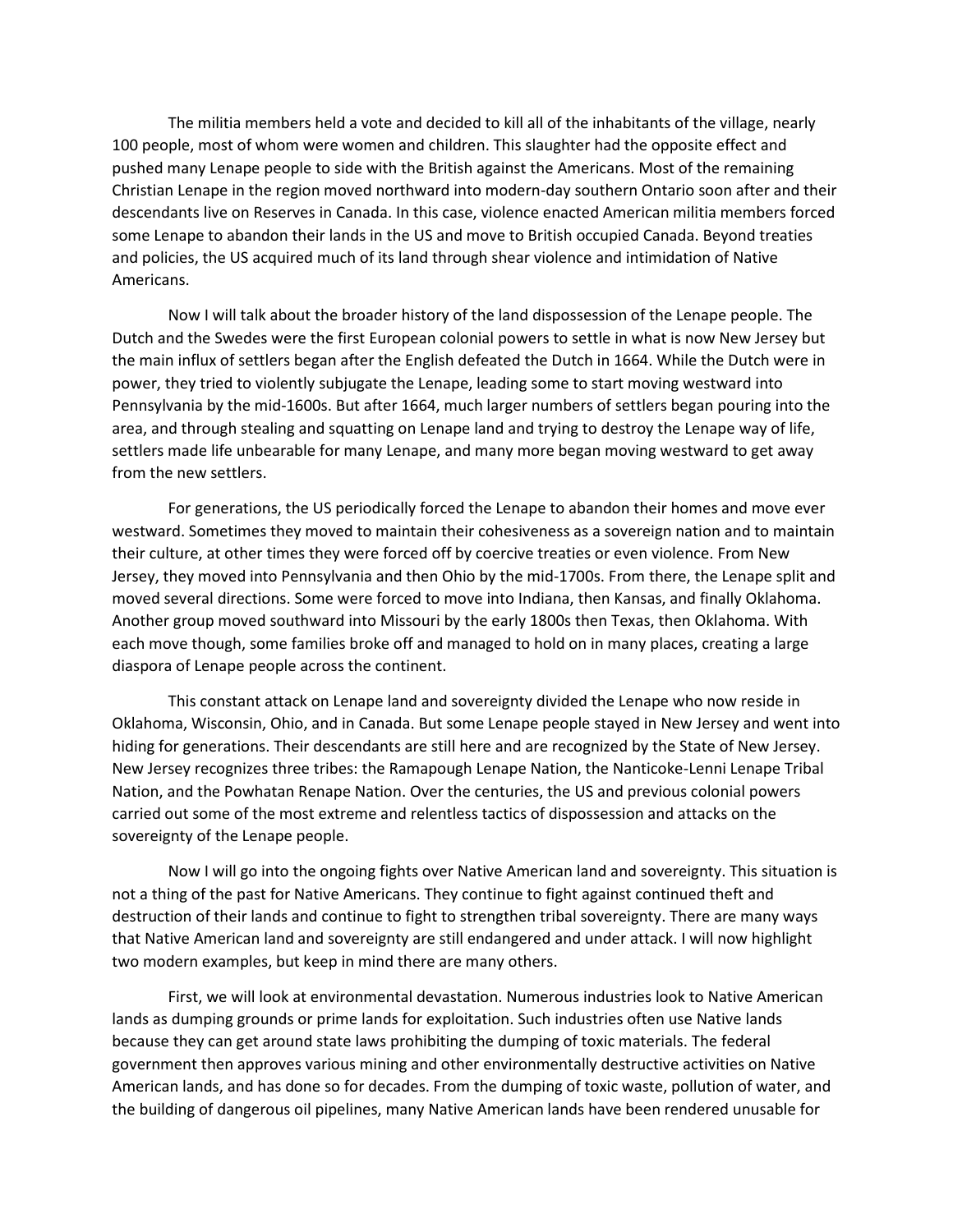residential or agricultural purposes. Many of the dams built in the  $20<sup>th</sup>$  century were built in a place so that they would primarily flood Native American lands. Some Native lands were used for bombing ranges and nuclear test sites.

Closer to home, the Ramapough Lenape Nation of northern New Jersey have seen some of their ancestral lands become an Environmental Protection Agency Superfund Site because of years of dumping of toxic paint sludge by the Ford Motor Company. This dumping has caused the deaths of tribal members and is an ongoing health hazard. At the same time, the Ramapough and their allies successfully fought off the Pilgrim Oil Pipeline that was planned to go through their ancestral lands.

Native Americans continue to fight against environmental devastation of their lands and American land more broadly. One of the most visible protests was the Dakota Access Pipeline protests in North Dakota in 2016 and 2017. Oil pipelines threatened the primary water source of the Standing Rock reservation, and the protests attracted Native Americans and their allies from all over the country. However, the pushback by various police forces resulted in 6 deaths, hundreds of injuries and hundreds more arrests of activists trying to protect Native American lands. Native American protest continues, but rarely do their protests receive national attention like their protests did at Standing Rock.

I want to reiterate that tribes are sovereign nations, they have their own political systems, governments, constitutions, and court systems. However, the legal jurisdiction of tribes has been muddied by various laws, which serves to limit the sovereignty of tribal nations to prosecute crimes. In 1885, Congress enacted the Major Crimes Act, which took jurisdiction away from tribes for major crimes and put that jurisdiction in the federal government to prosecute those crimes. Major crimes include murder, attempted murder, rape, arson, burglary, and a few others. Another law, in 1953, Public Law 280, put jurisdiction for most crimes into the hands of state governments, but only about a dozen states have this jurisdiction.

This has created a patchwork of legal jurisdictions on tribal lands. When a crime is committed, the tribe, state, or federal government might have jurisdiction depending on the crime, or what state the tribe is in. Tribes have limited jurisdiction depending on whether the crime happened on or off the reservation, the perpetrator was a member of the tribe or not, or who the crime was committed against. This often creates massive confusion of jurisdiction and causes many crimes to fall through the cracks. Additionally, because the federal government often has limited resources on rural tribal lands, many crimes the federal government is responsible for go unpunished. This murky jurisdictional situation limits the sovereignty of tribal governments whose courts are often prohibited from prosecuting crimes against their people.

We're coming to the end of this lecture and I want to reiterate several points. The United States exists only because it upholds racist concepts like the Doctrine of Discovery and through the theft of Native American land over the past 250 years. This does not erase the fact that Native Americans still exist as sovereign nations and that the U.S. has treaty obligations to many of those tribes as guaranteed in the U.S. Constitution. Finally, there are three tribes still in New Jersey, recognized by the state, that still hold sovereignty, and continue to fight the destruction and loss of their lands.

Most Americans view the founding of the United States with an uncritical eye, but we must understand that for Native Americans, the foundation of the US has had tremendous costs: the theft of their land, murder of their people, and attacks on their cultures and tribal sovereignty has done